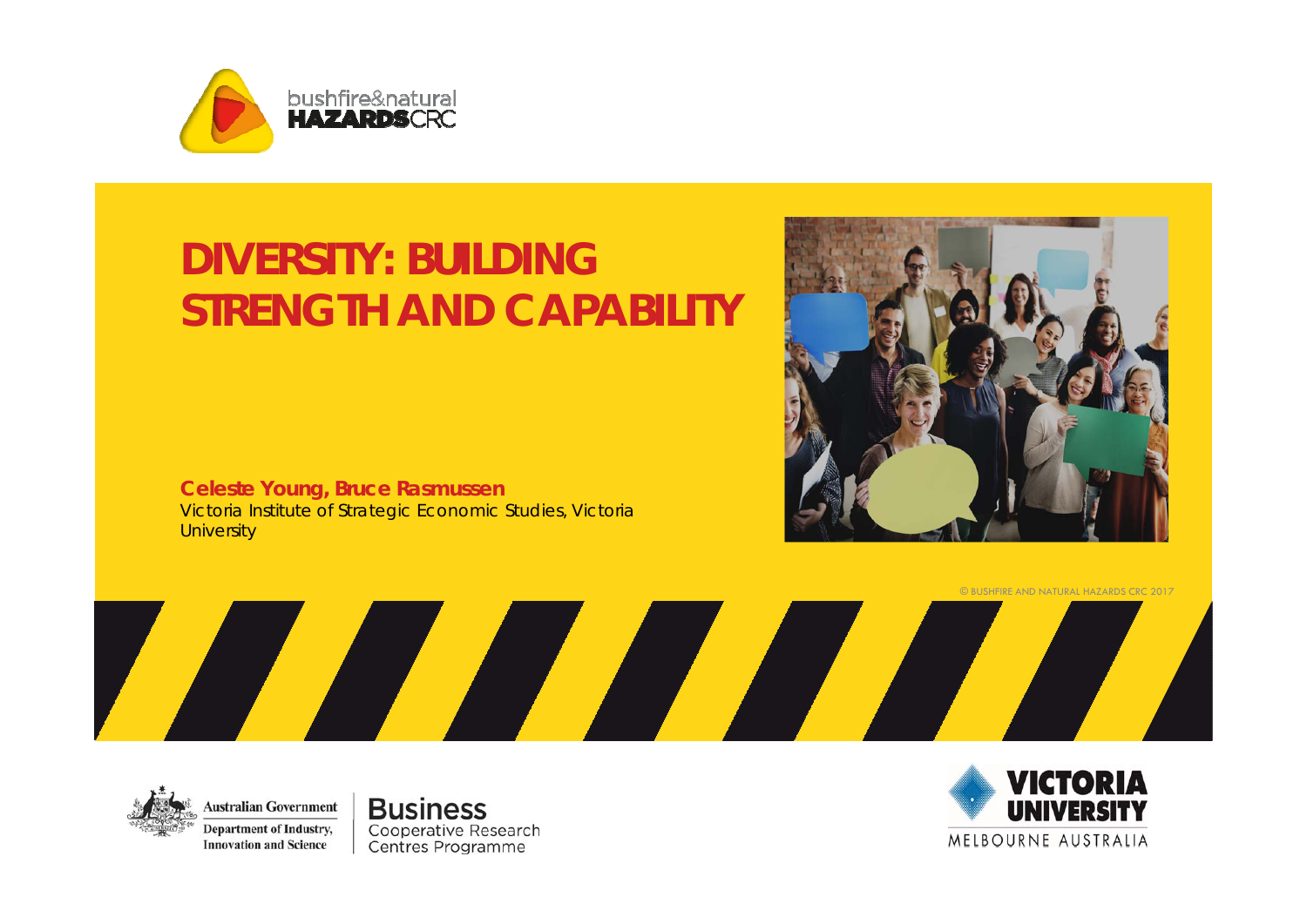# **WORKING FROM THE INSIDE OUT**



**The phases of implementation based research as a series of tasks, Young. C. (2016).** 

© BUSHFIRE AND NATURAL HAZARDS CRC 2017

 $\boldsymbol{\mathcal{L}}$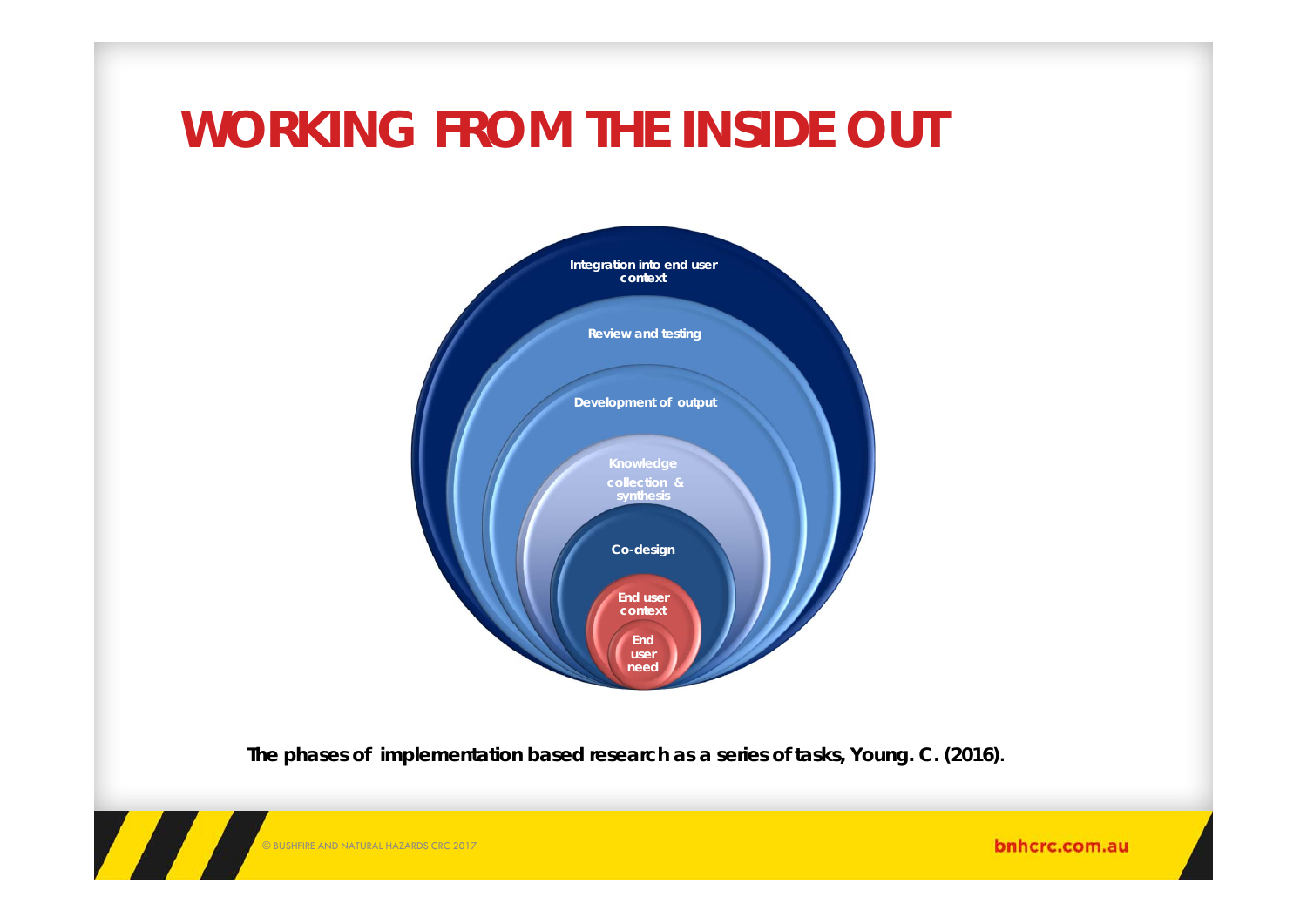# **THE TEAM**

### **Researchers**

- Professor Bruce Rasmussen VU
- T. Celeste Young VU
- $\mathbb{R}^3$ Dr Joanne Pyke VU
- F Dr Craig Cormick
- F Professor Roger Jones VU
- $\blacksquare$  Professor Michele Grossman, Deakin **University**

### **End Users**

- State Emergency Service, New South Wales
- **Netropolitan Fire Service,** South Australia
- $\overline{\mathbb{R}}$  State Emergency Service, South Australian
- $\blacksquare$  Queensland Fire and Emergency Services
- F Rural Fire Services, New South Wales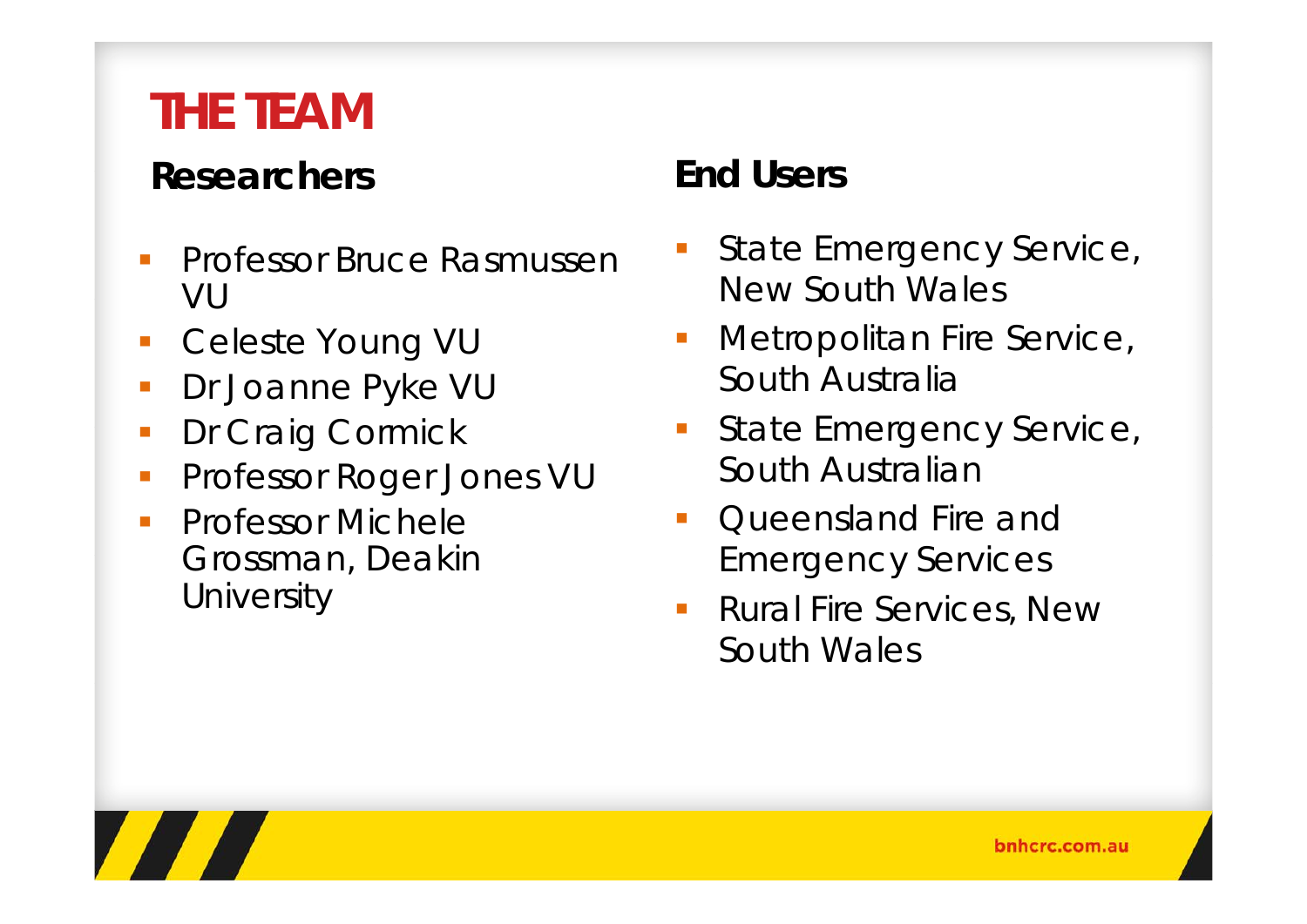## **WHY IS DIVERSITY IMPORTANT?**



- $\blacksquare$  Organisational sustainability
- $\overline{\phantom{a}}$  Improving service delivery
- $\overline{\mathbb{R}}$ **Resilience**
- $\overline{\phantom{0}}$ Innovation

© BUSHFIRE AND NATURAL HAZARDS CRC 2017

 $\sqrt{2}$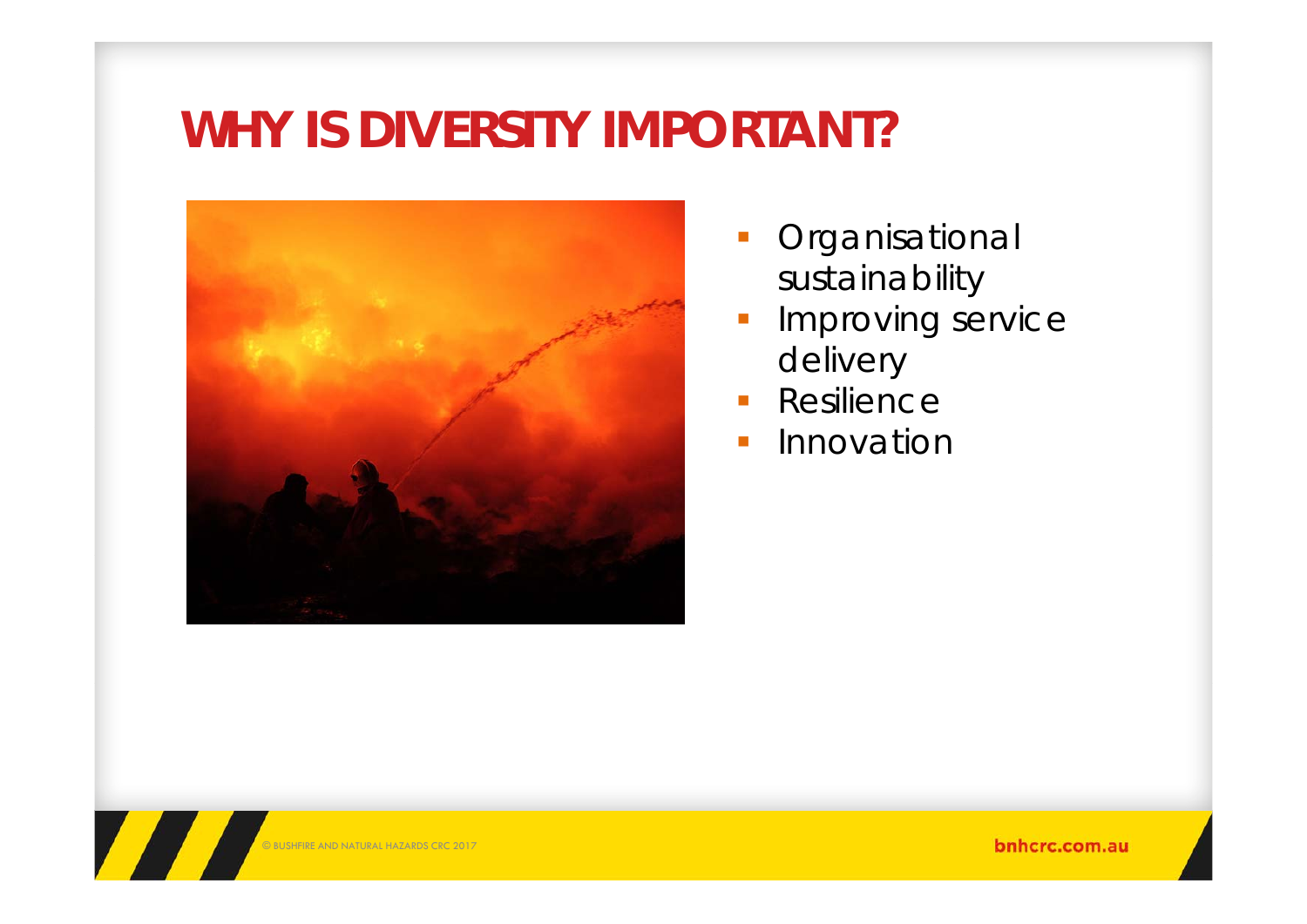# **OBSERVATIONS FROM END USERS**

- Quotas aren't always useful because people can become categorised not for the skills they have rather who they are.
- $\mathcal{L}_{\mathcal{A}}$  There is no point in changing the 'rules' if you don't change the culture.
- $\Box$  Diversity is often seen as an 'add on' program rather than an intrinsic part of organisations.
- eri<br>Vite Inclusion is a critical aspect of enabling diversity.
- $\mathbb{R}^n$  The diversity conversation has become 'stuck' and needs reframing.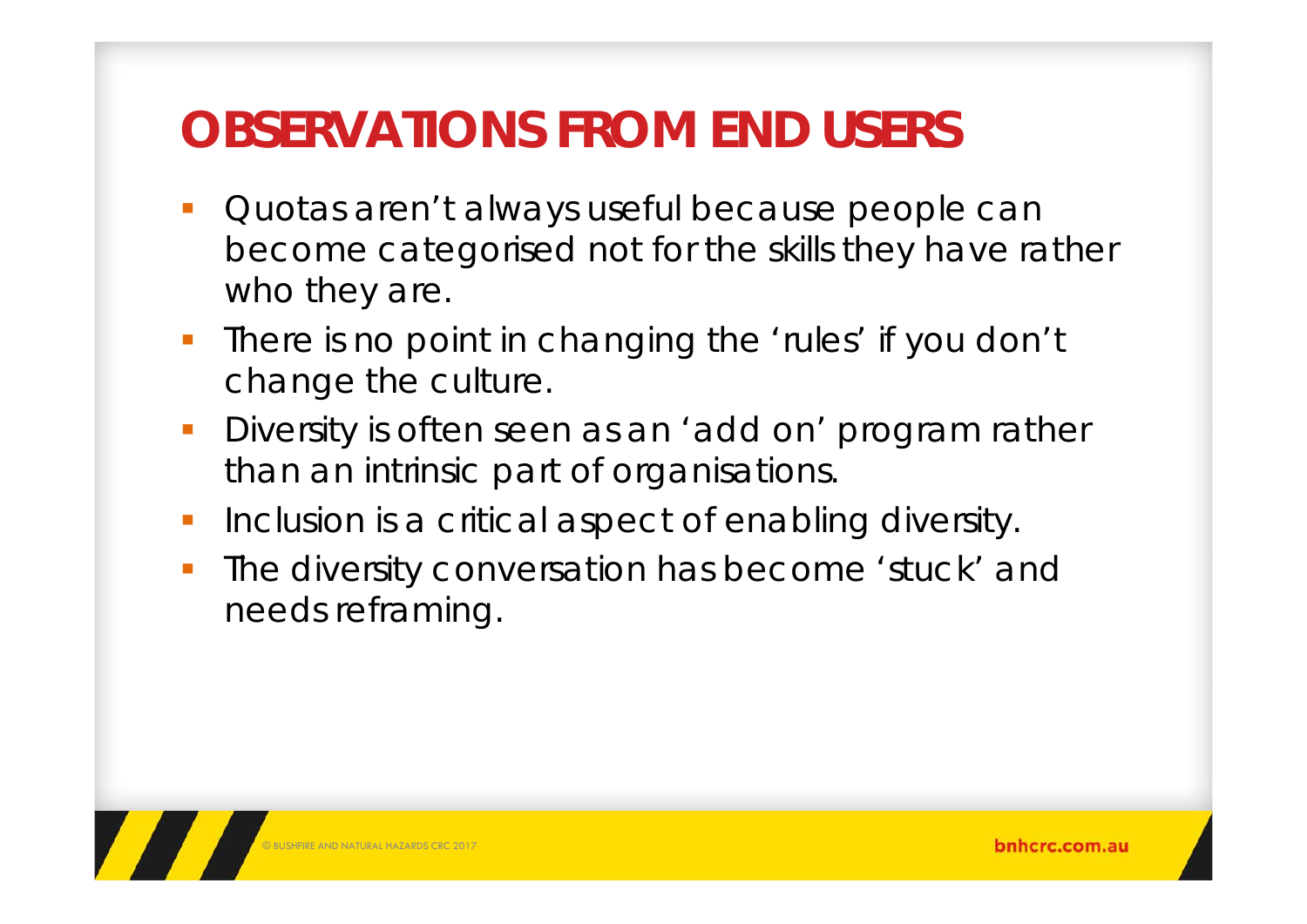# **KEY END USER NEEDS**



- To be able to present more effectively the case for diversity.
- To understand the opportunities and barriers.
- Identify the levers for integrating diversity across organisations.
- $\mathcal{L}_{\mathcal{A}}$  To change the current narrative.
- $\overline{\mathbb{R}^2}$  To be able to measure how effective diversity actions are.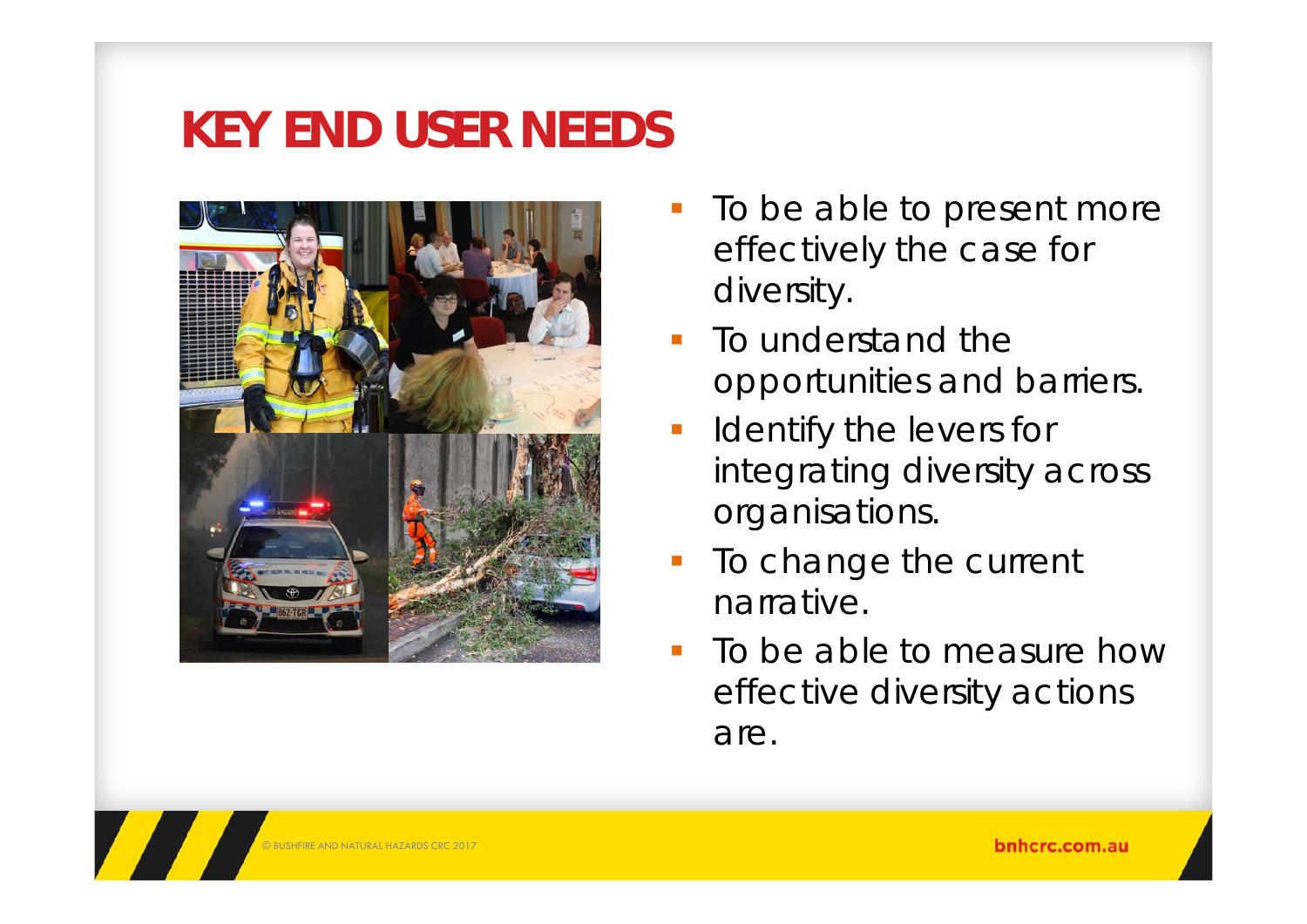# **RESEARCH STRUCTURE**

**Phase 1 (12 months)** Understanding the context

**Phase 2 (12-24 months)** 

Development of the framework in collaboration with end users and stakeholders

### **Phase 3 (24-36 months)**

Testing of the framework, finalization and utilization of the framework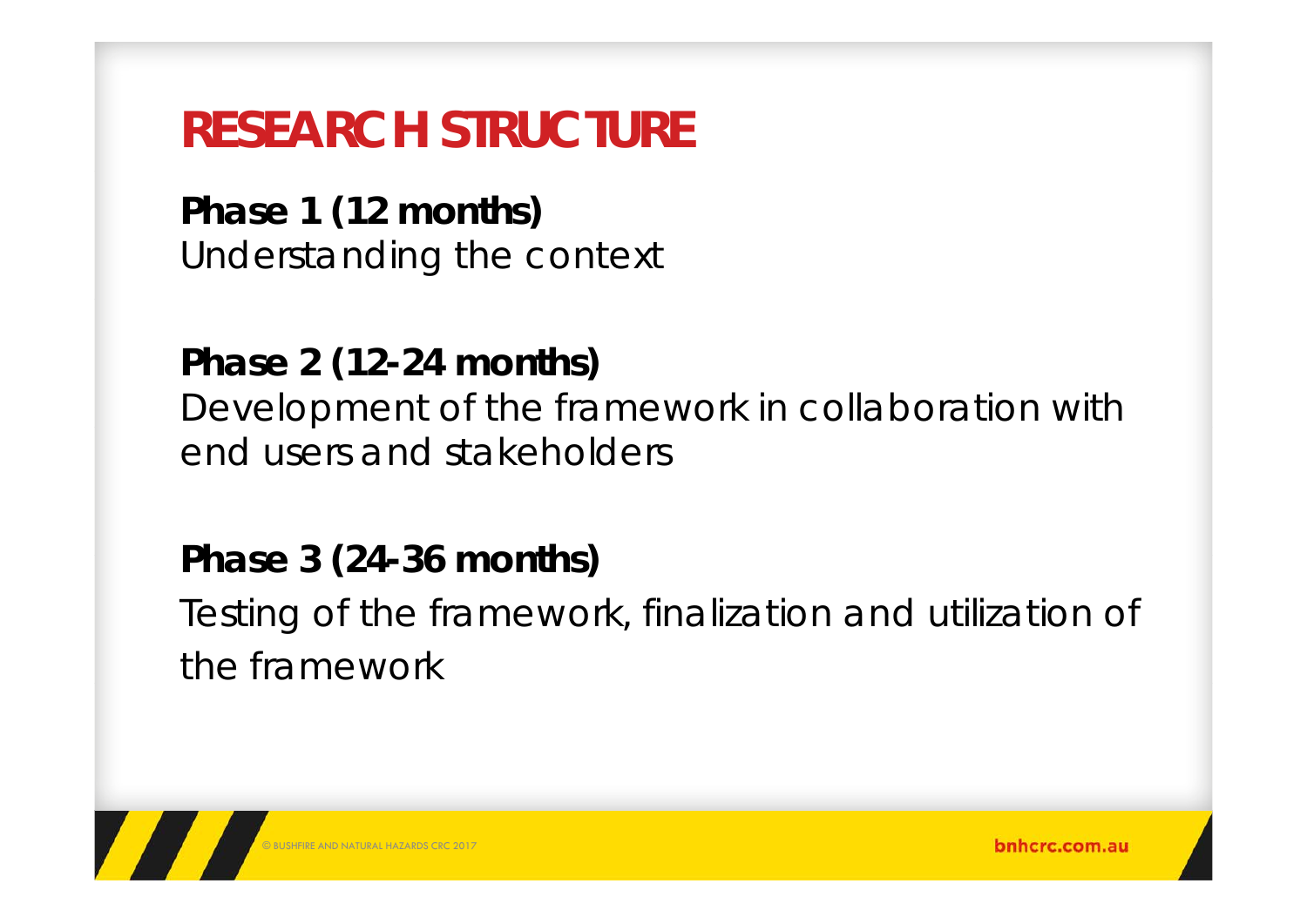## **DECISION MAKING**

#### values

• What are the predominant economic andsocial values which support diversity?

#### narratives

• How do these shape the diversity narratives ?

#### decisions

• How do these values and narratives shape the decision‐ making context and content and how can they be used?

© BUSHFIRE AND NATURAL HAZARDS CRC 2017

**TTT**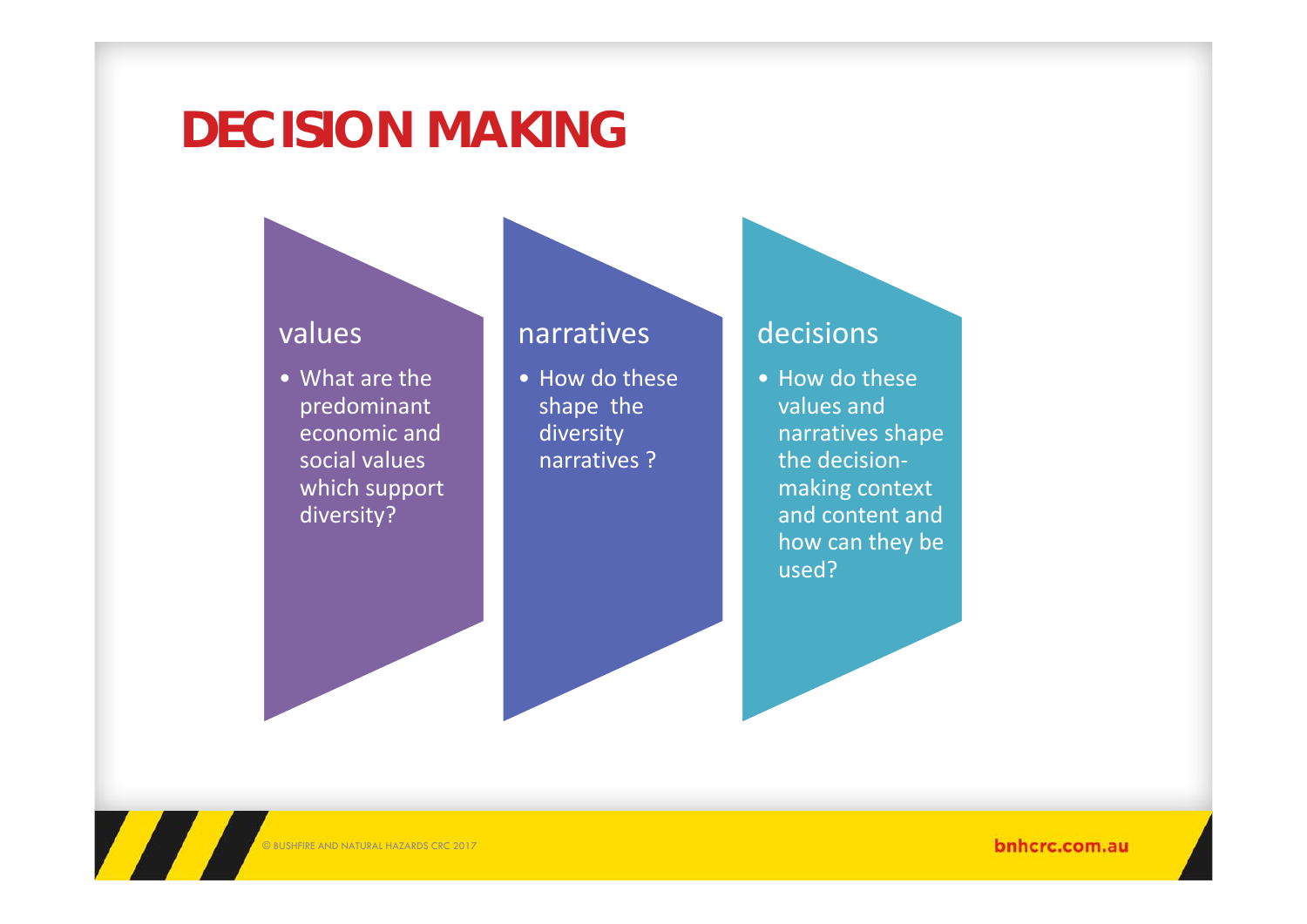

© BUSHFIRE AND NATURAL HAZARDS CRC 2017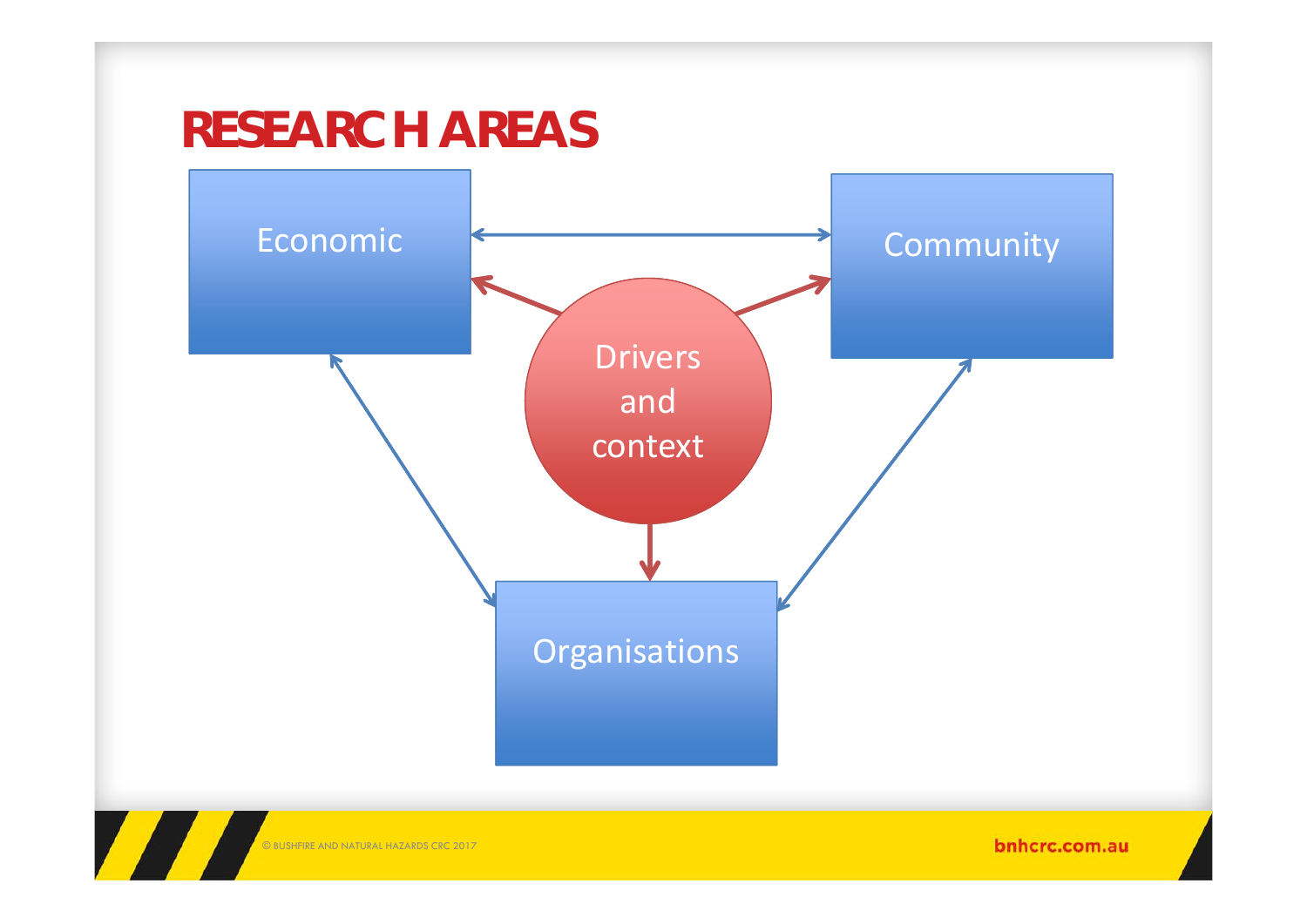# **DETAIL OF RESEARCH AREAS**

| <b>Economics</b>                                                                                                                                                                                                                                | <b>Community</b>                                                                                                                                                                    | <b>Organisations</b>                                                                                                                                                                                                                                                     |
|-------------------------------------------------------------------------------------------------------------------------------------------------------------------------------------------------------------------------------------------------|-------------------------------------------------------------------------------------------------------------------------------------------------------------------------------------|--------------------------------------------------------------------------------------------------------------------------------------------------------------------------------------------------------------------------------------------------------------------------|
| What is the case for<br>investment and how do you<br>measure this?                                                                                                                                                                              | How do diverse<br>communities see<br>themselves in relation to<br><b>Emergency Service</b><br>organisations?                                                                        | <b>What makes diversity</b><br>effective and how do you<br>measure this?                                                                                                                                                                                                 |
| Diversity mapping<br>Value & benefits<br>п<br><b>Skills</b><br>The role of diversity in<br>innovation<br>Economic measures for<br>diversity<br>Developing criteria to<br>measure return on<br>investment (e.g., social<br>and economic returns) | Diversity mapping<br>п<br>Community needs and<br>п<br>expectations<br><b>Skills</b><br>п<br>Enablers and<br>п<br>constraints<br>Policy landscape<br>п<br>Values and narratives<br>п | Decision making areas,<br>п<br>structures, processes,<br>policies e.g., HR<br>Values and<br>п<br>narratives<br><b>Skills</b><br>Values attributed to<br>п<br>diversity<br>Organisational<br>п<br>measures of diversity<br>and inclusion<br>Organisational<br>flexibility |

 $\sqrt{1}$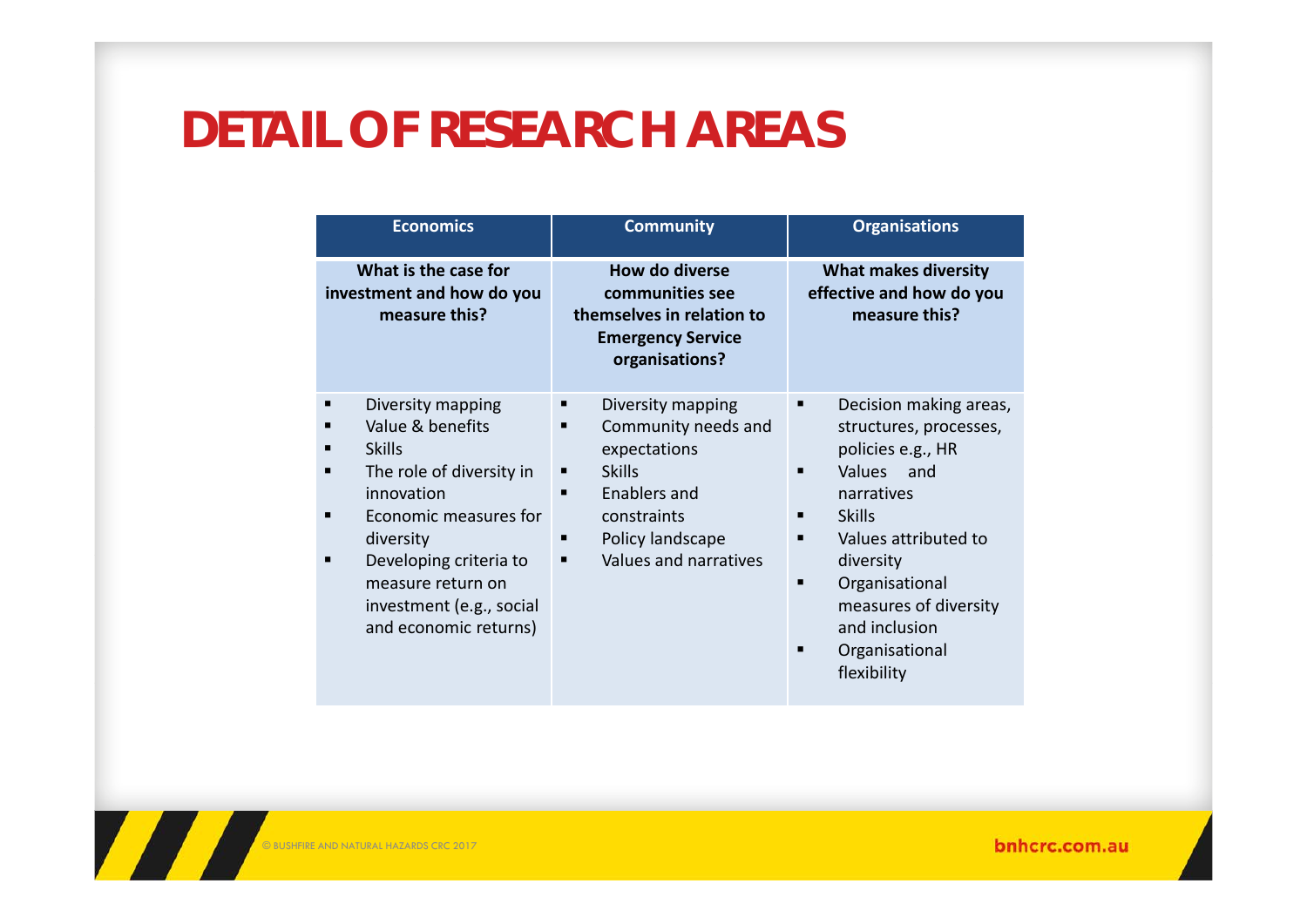## **KEY RESEARCH ACTIVITIES AND OUTPUTS**



- Values and attitudes survey
- $\overline{\phantom{a}}$ 3 case studies
- $\blacksquare$  A guidance framework to support implementation of diversity and inclusion and measure its effectiveness
- $\mathbb{R}^n$  Community of practice event in partnership with AFAC